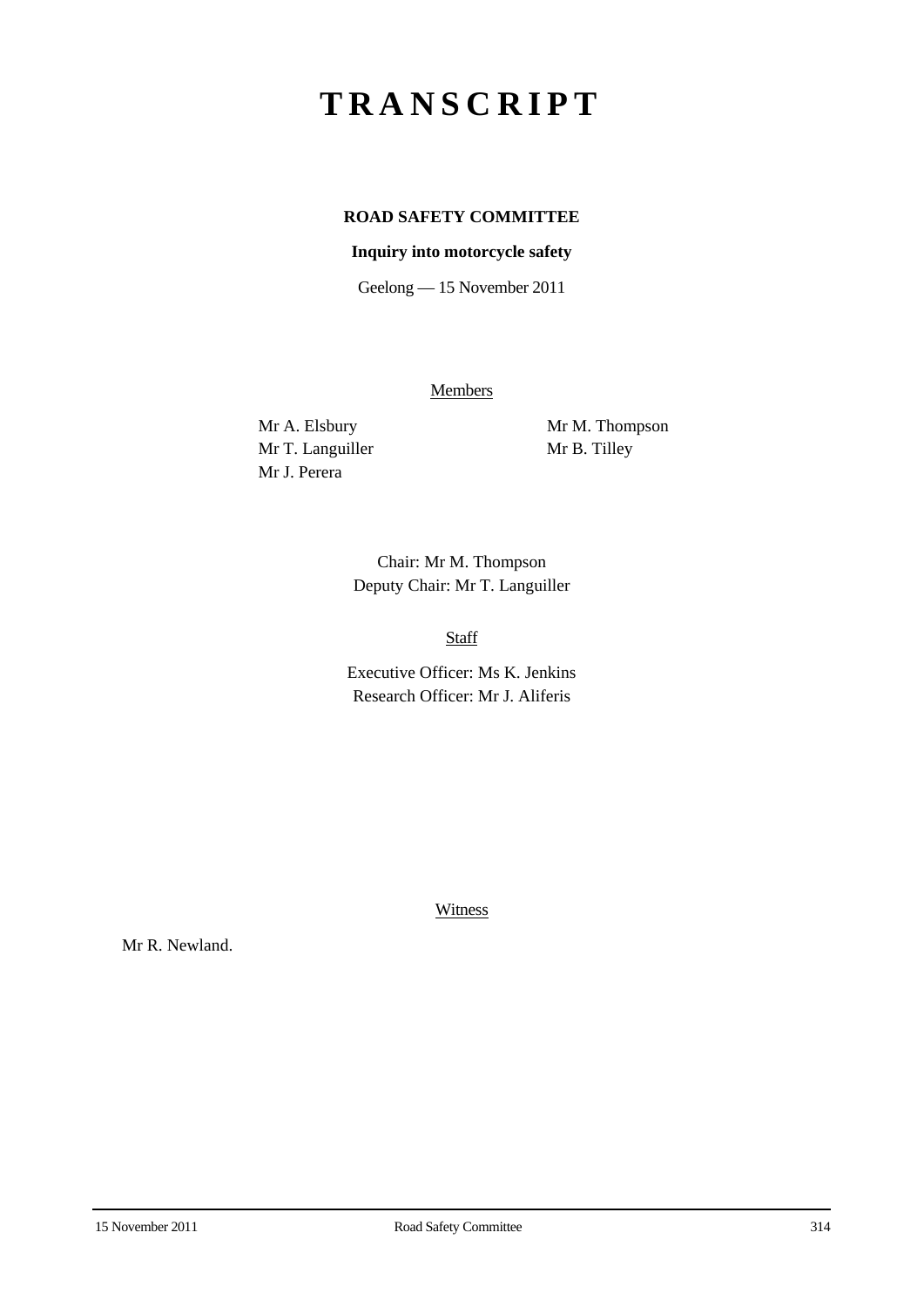**The CHAIR** — Welcome to the Victorian Parliament's road safety inquiry. We are looking specifically at improving motorcycle safety outcomes. The terms of reference have been distributed. I welcome Mr Ray Newland. By way of background, Mr Newland, I will make a couple of comments. The evidence that you present has the benefit of parliamentary privilege. You will get a transcript of your comments, which you are invited to correct and then send back to us, following which it will be published on the internet. If there is any evidence that you would like to give in camera — that is, in closed session — we can take that on board as well. We thank you for the time that you have contributed to the preparation of your submission, and we look forward to your further commentary. For the purpose of the transcript it would be helpful if you could start by giving your name, your qualification or expertise in the field and then speak generally to your submission, perhaps highlighting your key points. Following that, we will be pleased to ask you a number of questions.

**Mr NEWLAND** — Thank you, Chair. My name is Ray Newland. I have been involved in matters of motorcycle safety for a long time — since 1976 — and I was employed by VicRoads in its former name of the RTA. In 1984 I joined the RTA as chief motorcycle instructor and was instrumental in the early development of the rider training and testing program in Victoria. I worked for VicRoads when it became VicRoads until 1995, when I took early retirement. Since then I have been consulting in some overseas instances, and I have also worked for the motorcycle industry as a manager of motorcycles from 1997 until 2008 when I unfortunately suffered a stroke and found that I could not continue with full-time work. I was then 68, and now I am an old guy of 71, and counting!

I am pleased to be here today to speak to you about some of my knowledge and experience and to also flag for the committee that I have recently had a trip overseas in which time I took in discussion with Dr Alex Stedman at the University of Nottingham concerning the motorcycle simulator and some particular outcomes there. I think that is enough about me.

**Mr PERERA** — You mention in your submission that the New South Wales RTA curriculum for testing is the best in Australia. What are the New South Wales system's strengths, and how does the Victorian approach compare to the New South Wales approach?

**Mr NEWLAND** — Let me take first of all the RTA situation and say why it is the preferred one in my opinion. In New South Wales there is still a hold on the rider training curriculum, and the licensing as a result of that, by the Roads and Traffic Authority in New South Wales. They do have private providers delivering the program, but they have control, with a certain body of people, over the curriculum and its delivery techniques so that when people are trained as instructors they have to be qualified by the RTA, not by just the individual providers. I think that gives a certain amount of confidence in the fact that the government has strong input and control over curriculum and delivery.

Secondly, the RTA program can not only boast to be a true competency-based training program, but also it has an on-road assessment. In my opinion over the last 30-something years that I have been involved I have come to the firm conclusion that unless you test and assess somebody on the road in the traffic mix, you cannot justifiably say how they will perform in those circumstances. That is pretty much the answer to your question. How does it compare to Victoria? Victoria has given out the curriculum and the competencies. They set out competencies to be achieved, but they let the providers go about achieving them in the manner that they decide is best. I think that is a bit loose, because colloquially we know of many instances where the delivery people do not deliver the program in its ultimate form. Secondly, there is no riding on the road either in a training portion or in an assessment way in Victoria that would justify what I said before about being assessed in traffic.

**Mr PERERA** — So in New South Wales the testing regime is controlled by the RTA?

# **Mr NEWLAND** — Yes.

**Mr PERERA** — How about the liability issues if something happens while they assess on the road?

**Mr NEWLAND** — If you check with RTA, they have been doing this on-road segment of their training in the level 2 — that is, when you come back from being on your learners for a period of time to do the second part of the training. That is where the road riding is developed within that section, and they are assessed in that road ride as well, and they also then come to do the skills testing on the range. But the liability factor does not appear to have been a problem; they have had that since 1995 when I first reviewed their program. That is some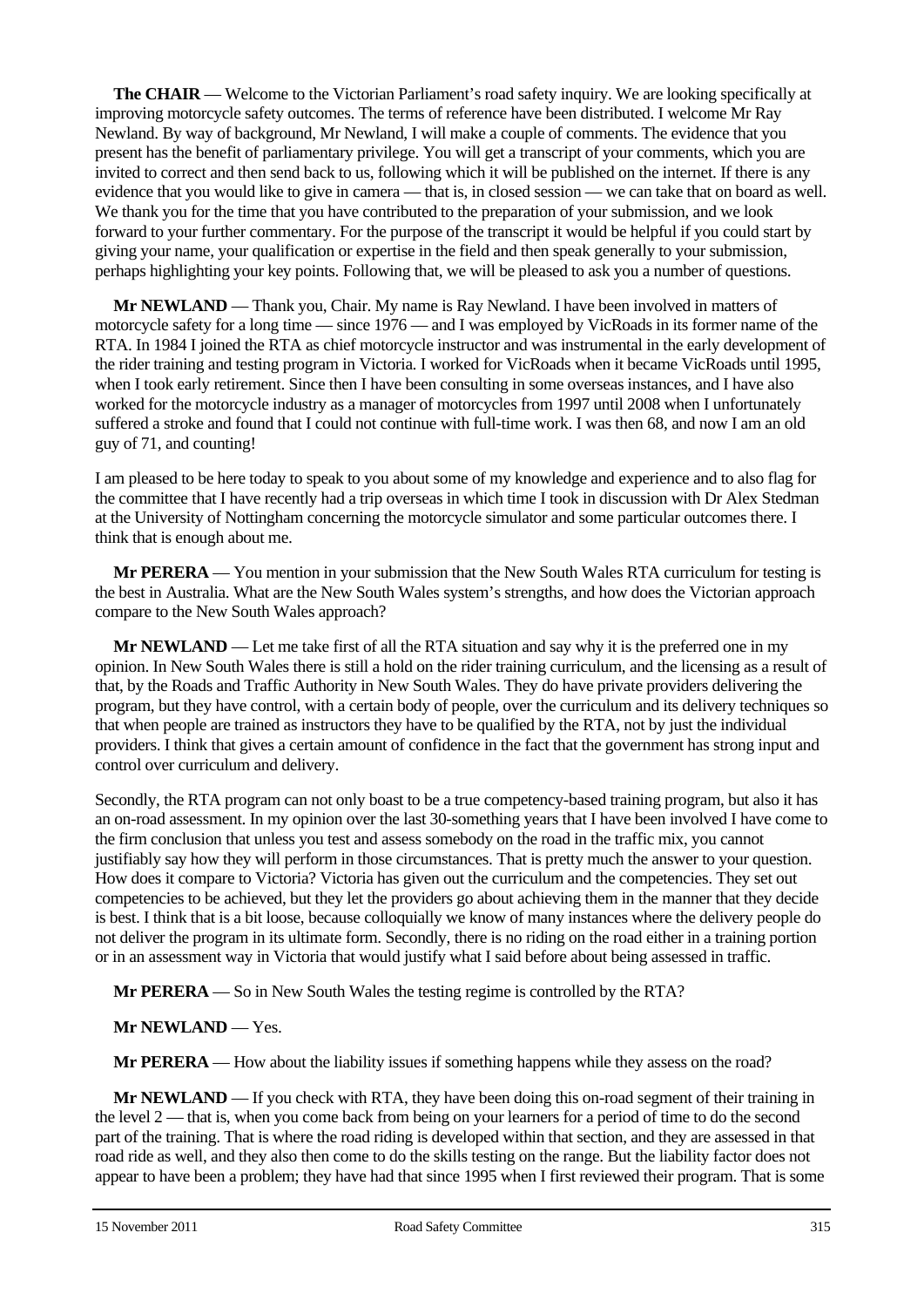years ago. How many problems has the RTA had? I do not know; perhaps it could be asked of them. There are none that I am aware of.

**Mr LANGUILLER** — Thank you for your submission. On the same subject, why do we not do the road assessments in Victoria? What is at the back of that, from your knowledge and experience?

**Mr NEWLAND** — The on-road segment?

**Mr LANGUILLER** — Yes.

**Mr NEWLAND** — A fear of the liability I believe has been the main driver.

**Mr LANGUILLER** — Is there any research, data or evidence in relation to all of those, if I may say, allegations?

**Mr NEWLAND** — You mean that — —

**Mr LANGUILLER** — Has VicRoads done any assessment, any modelling?

**Mr NEWLAND** — Not to my knowledge.

**Mr LANGUILLER** — So you believe it is just because of liability, and the fact that they have dropped a problem, because there used to be, as I understand it?

**Mr NEWLAND** — When VicRoads first put the program out to private providers in the early 1990s and then it came to fruition by about the mid-1990s, it was totally in the hands of private providers. It seems now they do not have any expertise to look at the control and examine it and say what would be better now. About all I could add to that would be that there is currently a graduated licensing scheme being promoted. Victoria has done some good work on that, and it is about to be embarked on by the National Road Safety Council. This will be hopefully a national graduated licensing scheme. When they do have a national GLS, I would like to urge most strongly that there is an on-road riding component and assessment before a person is issued ultimately with a licence.

**Mr ELSBURY** — Burrowing down into your submission a bit more based on the training side of things, you have expressed some concerns over the training and auditing of instructors. Would you care to expand upon that statement?

**Mr NEWLAND** — I mentioned that in the New South Wales RTA they have a handle on the curriculum and all of the descriptive parts of that, and when an instructor is trained the RTA attend to make sure that that instructor has the knowledge and can deliver the program according to the RTA curriculum. There is no such thing in Victoria. There is no quality control over the instructors. If you were a private provider and I was a licensed motorcyclist and you thought, 'Ray would make a good instructor', you would take me on board and it would be your say-so. The only thing you would have to do is qualify for a particular version of something under the TAFE system that a person has to do to be qualified for an instructor role either for motor cars or for certificate IV in something — it is in my submission. That particular thing is the only requisite for the VicRoads people. A police check needs to be done to make sure the person is quite acceptable, but beyond that the skill and expertise of that instructor is of no concern to VicRoads.

**Mr ELSBURY** — In New South Wales do they do spot checks of instructors?

**Mr NEWLAND** — Yes.

**Mr ELSBURY** — You will have a mystery person who just turns up.

**Mr NEWLAND** — I do not know if there is a mystery. The person would turn up and they would have a copy of the curriculum with them. They would look at the program being delivered and watch it for 10 or 15 minutes to make sure it is right on track and being delivered correctly.

**The CHAIR** — In relation to clothing, could you expand upon your statement that the effectiveness of newer clothing is yet to be established in real-world tests?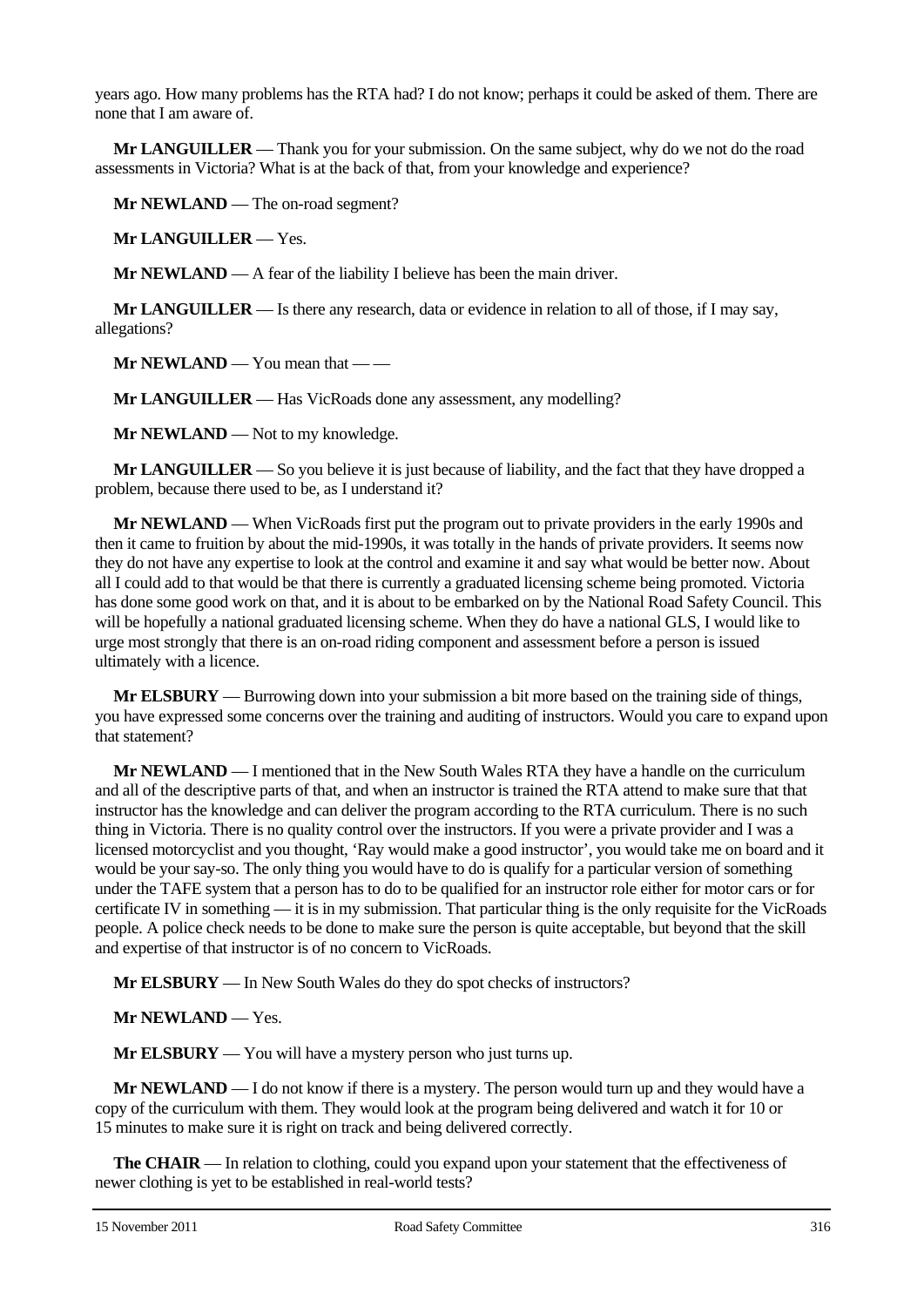**Mr NEWLAND** — I can do that, because that is part of the research package that Liz de Rome and her colleagues had done recently. I think I cite that at the bottom of my study. You people should know de Rome, Ivers, Fitzharris and other names that I cannot read, including Narelle Haworth. They mention in Gear study 1*, Motorcycle Protective Clothing — Protection from Injury or Just the Weather*?, which is a fairly reasonable document I would say, that in terms of protective clothing there is yet no real evaluation of the European standards in real-world situations. So they err on the side of not going forward with a strong recommendation for mandating until that situation is resolved.

**Mr LANGUILLER** — You talked in your submission about returning riders. You have provided a definition of returning riders as those who have been away from riding, let us say, for about 10 to 20 years. What is the basis of your definition? What are the criteria? How did you reach that definition?

**Mr NEWLAND** — It is from personal observations from the over 35 years that I have been involved and when seeing many colleagues grow old, as I have, in motorcycling. Simple observations from my years of experience lead me to give that little bit of a judgement about what I think a returning rider is. That is just something I have heard others speak of and that I have spoken of, but there is no basis for that other than to say that that fairly much fits the returning rider.

**Mr TILLEY** — I just want to go back to the training. Earlier in your contribution you mentioned on-road testing in New South Wales with the RTA and testing in terms of the traffic mix and New South Wales RTA having oversight over structures. Can you think of any circumstances where a test-only option would be appropriate?

**Mr NEWLAND** — No.

**Mr TILLEY** — Can you elaborate on that?

**Mr NEWLAND** — Can I think of any? No. If you want me to elaborate slightly on that, I can say the test-only option as it functions in Victoria gives an easy out to people. It is similar to the test-only option that operates in Queensland. We could believe in imposing training, but training, incidentally, has never been proven in the research; I am the first to admit that. I am not arguing there is something hidden that we have not found yet. That could be so, but the evidence so far says that it does not work. Why then do we have it compulsory in a number of states, voluntary in Victoria and Queensland and supported by government — it is introduced by government, in the first instance — before it is given out to private providers? Yet in both Queensland and Victoria we allow them to do a test-only option. If we really believed there is something in this training business, why do we not ask them all to go through the motions of the value in being trained?

**Mr TILLEY** — Just expanding a little bit more about training, what do you think would be the most appropriate? Is it a matter of hours?

**Mr NEWLAND** — Compulsory training.

**Mr TILLEY** — Is it a matter of achieving a certain standard before you embark off on the next stage?

**Mr NEWLAND** — Most definitely. When you have a competency-based training program, you specify all of the objectives and outcomes. You must see those outcomes demonstrated. You must be able to see the repeatability of those particular skills whenever it is asked. You do not just happen to luckily display that and demonstrate that skill once; you should be able to demonstrate it at any given time if you are competent. If we do that, you then have a standard. So the assessment can take part in the knowledge that that standard had been reached and would be able to be reproduced by that particular person.

**Mr PERERA** — Recently you have been to the University of Nottingham and you had some exposure to motorcycle simulators. Can you provide the committee with your thoughts on the use of motorcycle simulators in training or research?

**Mr NEWLAND** — Safety research?

**Mr PERERA** — Yes.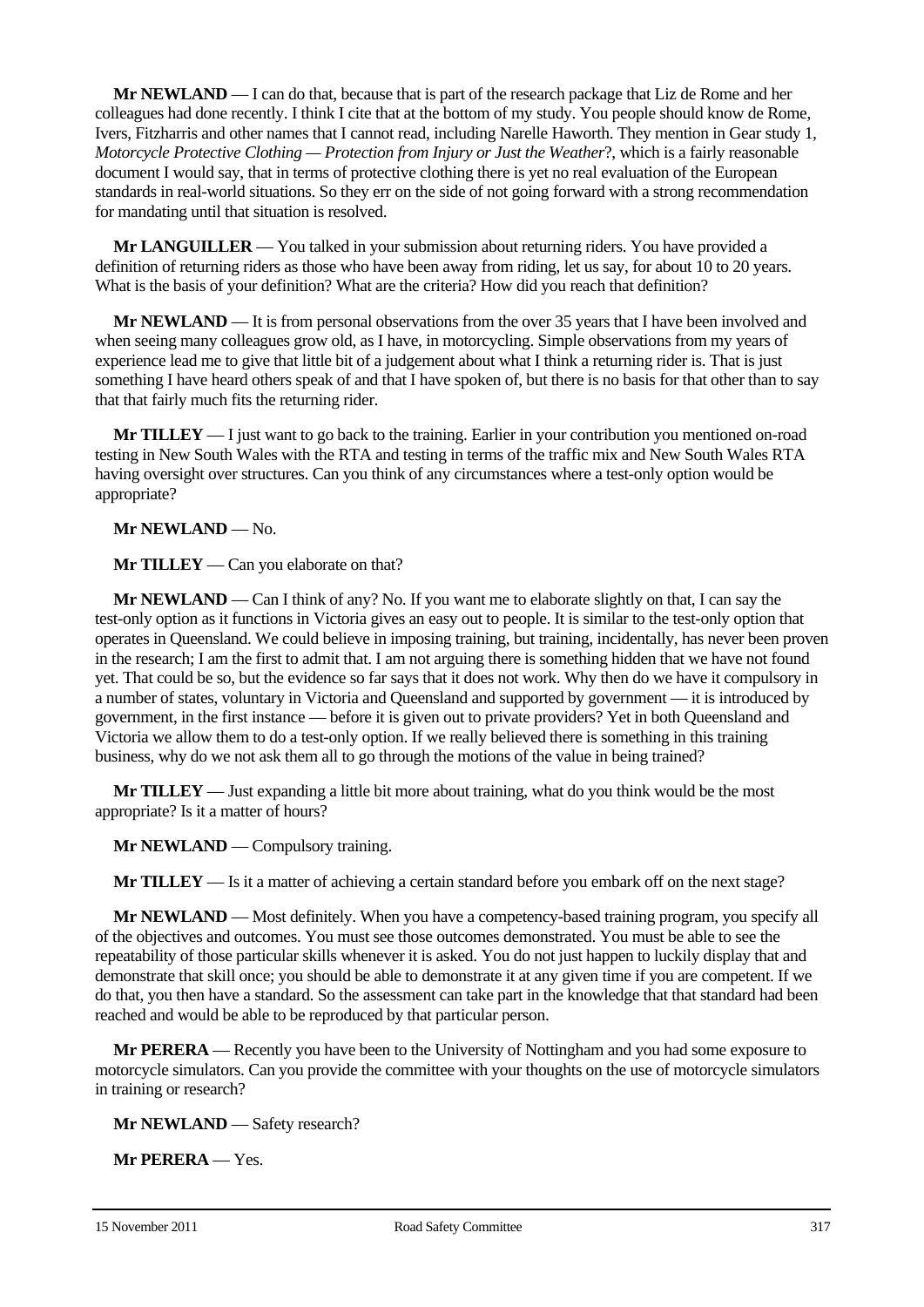**Mr NEWLAND** — The one thing that stood out to me in the University of Nottingham study — there is a small paper that is circulating, and some of you might have seen this — is when it speaks about the little general approaches to it, but then it goes into talking about and focusing on the riding of curves. In this country, as well as internationally, for many years the riding of curves has been a problem. Single vehicle accidents tend to happen when a rider is out in the country riding on curved roads. Sometimes they can come to grief on straights, but mostly it is on curved roads. Sometimes there will be an errant vehicle coming in the opposite direction that will be across the rider's side of the road and conflict can happen there, but very often it is the rider themselves getting into trouble. For many years — and I am talking about 30 years — this has been running at around 33 to 35 per cent. In the last six to eight years it has escalated to be, what is quoted now in VicRoads documentation, at 40 per cent of fatalities. This is where I believe we can make a real step forward in helping to reduce this. If there is a 40 per cent fatality rate in single vehicle accidents where the major causes is running wide on a curve, why would we not focus on this? This would be an enormous target. If we could do something by half in that area, we would achieve something really good.

What I saw in the simulator at Nottingham was a strong focus on this ability or non-ability to adequately ride curves. They tested it with the Institute of Advanced Motorists trained riders— that is, those who had done the IAM course; they tested it with experienced riders; they tested it with novice riders. And guess what? The further-trained person came out on top in every instance. Not just some, but in every instance. You might say all this is self-selection, where the person is concerned with their safety, but nevertheless here is a simulator study that can ask people to do precisely the same tasks every time they put it up on the screen and get the results from that person. I found that to be really interesting. I would urge that this could be something the committee take a further look at and that it really give consideration to recommending the insertion of curve riding in the training program, because it does not really exist at the moment.

**Mr TILLEY** — Are you saying nor has it existed in the past?

**Mr NEWLAND** — When I was still with VicRoads we toyed with the idea of riding curves, and we inserted it into some of the training programs in the last couple of years that I was there, but when it was handed out to the private providers the riding of curves disappeared from the competency list. Ultimately it does not prevail now in the Victorian program.

**Mr TILLEY** — If the committee were to make recommendations on this, should it be a graduated thing for new licensed riders, or should it be bringing back every licensed rider in the state of Victoria and have them get that competency?

**Mr NEWLAND** — If you are game; that would not be on my head, you see! There is something to be said for that. If we see that this program says that experienced riders still do not ride as well as the trained riders, we could look at putting up a proposal that would identify riding curves, braking and swerving around an object as three critical skills that we would assess returning riders on. It would be able to be administered as an assessment in a matter of 12 to 15 minutes, and then if they did not do any good on it, you would send them to a training program to do that.

**Mr TILLEY** — The opposing side is that during the course of these public hearings we have heard expressions from other witnesses calling for better education for drivers. Do you have any thoughts on that at all?

**Mr NEWLAND** — Yes, that has been long overdue. I think there is a need to look at having, in the training and testing for drivers, some segments on recognition of vulnerable road users, sharing the road with those vulnerable road users and trying to elevate the situation of motorcycle riding into the minds of newly licensed drivers of cars.

**Mr LANGUILLER** — And truck drivers? Just recently on the Geelong road I had a truck about 10 metres behind me.

**Mr NEWLAND** — I might tell you that — as you know, I am not now a rider — up until the time I had the stroke I would prefer to ride behind a professional truck driver and know that he knew I was there and could see me in the mirror than I would behind a private, licensed driver of a motor car. You could put it into the truck driving program, but remember that a truck driver also must hold a car driving licence before he graduates to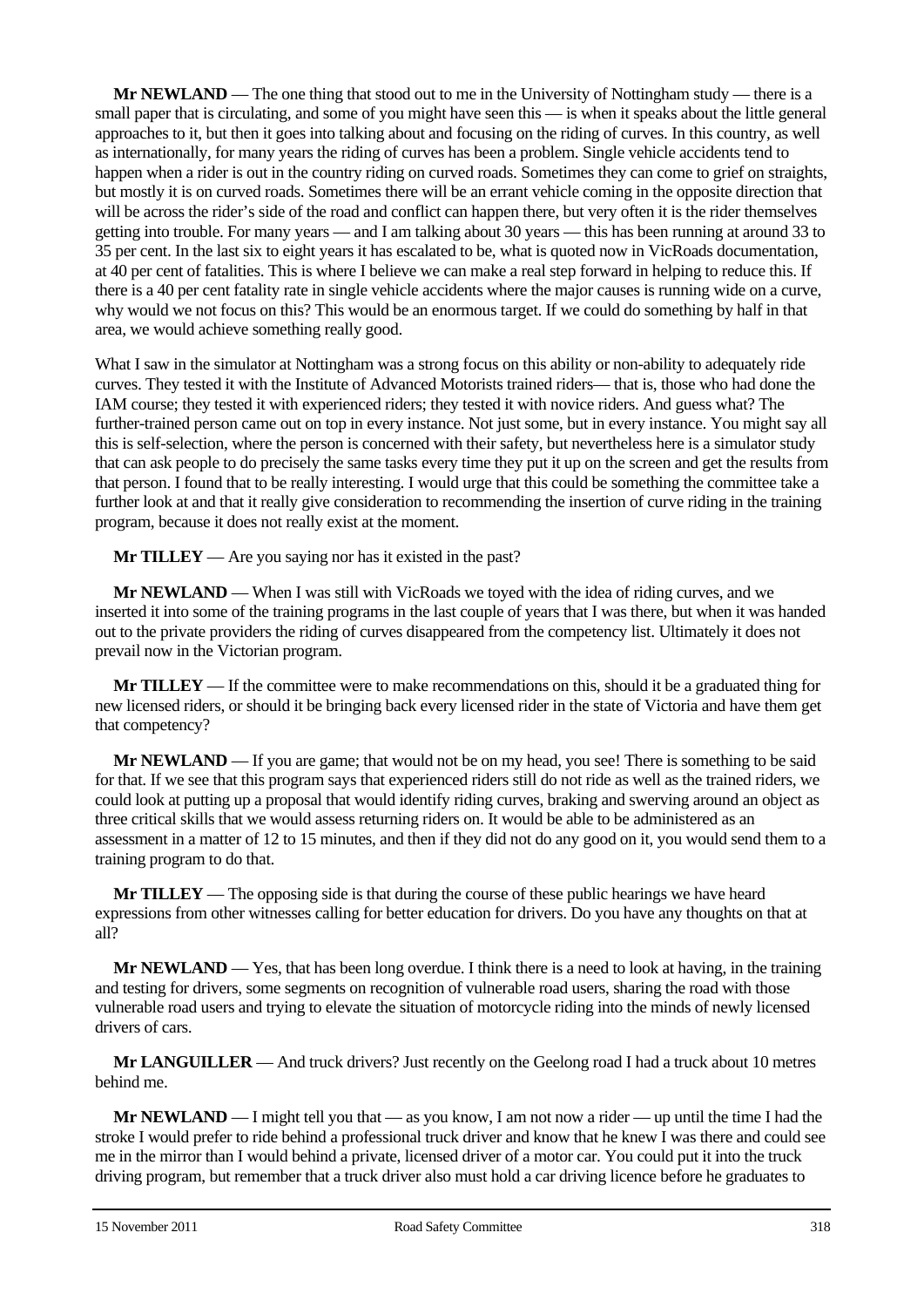the truck. If your program for cars has the element in it of sharing the road and recognising vulnerable road users, you have already captured the truck driver, I would think.

**Mr ELSBURY** — Just on that sort of line of progression from car to truck, over in WA they have mopeds; you can ride a moped around the city. In fact one of the submissions we have received for this inquiry suggests mopeds as a means of making drivers much more aware of two-wheeled vehicles around the place simply because if you have more of them around, people see them more often. They become more aware because their daughters, their sons, their wives, their boyfriends are out there on the road every day, so you do not want to knock them over — although we might be a bit more careful if the in-laws are involved! Do you see any advantage in people being given this moped experience, especially before they take on a full motorcycle licence, and do you see any advantage in drivers getting used to having more two-wheeled vehicles out there on the roads?

**Mr NEWLAND** — The number of licensed riders in the country is not huge by any stretch of the imagination. The number of riders of mopeds is certainly a lot less. You would almost need to dictate that everybody rode a moped to do what you are saying about a wife, a daughter or a son. Not everybody is going to have that experience. It could have some benefits, but I cannot say. There is nothing on which to judge your foundation of this; it is only an opinion. If you said, 'Should they be on mopeds before they are on a motorcycle?', then no, I do not think that has any foundation either. There is no research that says you make a better motorcyclist if you are on a moped first. They are quite different styles of riding, and people choose to do that rather than being funnelled into it. If that was your mechanism to getting a motorcycle licence, it would not be a very good one, in my opinion.

I do not necessarily subscribe to the fact that if we had everybody riding, we would all be aware of it. Yes, that is true in Italy, for example, where in the past people have been able to ride mopeds at age 14, so they grow up riding with two wheels before they get onto four, but that is a different kettle of fish. I would not think the committee would be supportive of having 14-year-olds on mopeds — not that I am saying it is not a good idea, but do we want to take that quantum leap? I do not know. Besides, because it is not in my submission I do not feel very qualified to speak on that.

**Mr LANGUILLER** — Can I take you back to your submission? You made a recommendation in relation to data analysis — research and evaluation. What comment can you make in relation to the data of VicRoads, the Department of Health or Victoria Police? Is there any general observation that you might make in relation that?

**Mr NEWLAND** — Most of that jurisdictional data gathering that you have talked about is different. They gather them for different purposes, so they are never the same. What we need is to have accurate, reliable data that all matches, so if there is going to be any collection of it, it is done in a particular format that brings the same information in from everywhere and it is married together accurately At the moment the police will say, 'Oh, there are a lot of people evading fines, because they do not have a front numberplate', and we have VicRoads claiming, 'You are 38 times more likely to be killed or seriously injured on a motorcycle than if you are in another vehicle'. What is that based on? What the hell does '38 times' means? I do not know. Do you?

I think there is a need to have accurate data, and, without prolonging it, this is a point that I put as no. 1, because I believe it is a very strong one. Correcting the lack of reliable data is essential — critical — to road safety in this country, and so is the quality of the research and evaluation that is done. I am all for supporting evidence-based research, but firstly show me the evidence. Often the research that is done is commissioned for example, the commission from VicRoads to the Monash University Accident Research Centre. In my time serving on the former Victorian Motorcycle Advisory Council there were a number of incidences when the results of MUARC's research were not available to that council to determine whether they should support or not support the findings. There is no such thing as secret research. It must be available for peer review. It must be available to any interested institution or private person for examination, and when it does that it can withstand scrutiny and you can uphold it as quality research. But much of it is not and very often it is poor information or data on which the thing is based.

**The CHAIR** — Do you have any examples of that?

**Mr NEWLAND** — Yes. Early last year, in 2010, I was commissioned by VicRoads to do a small study of the state of the industry concerning technology and protective clothing. My report was submitted and I was paid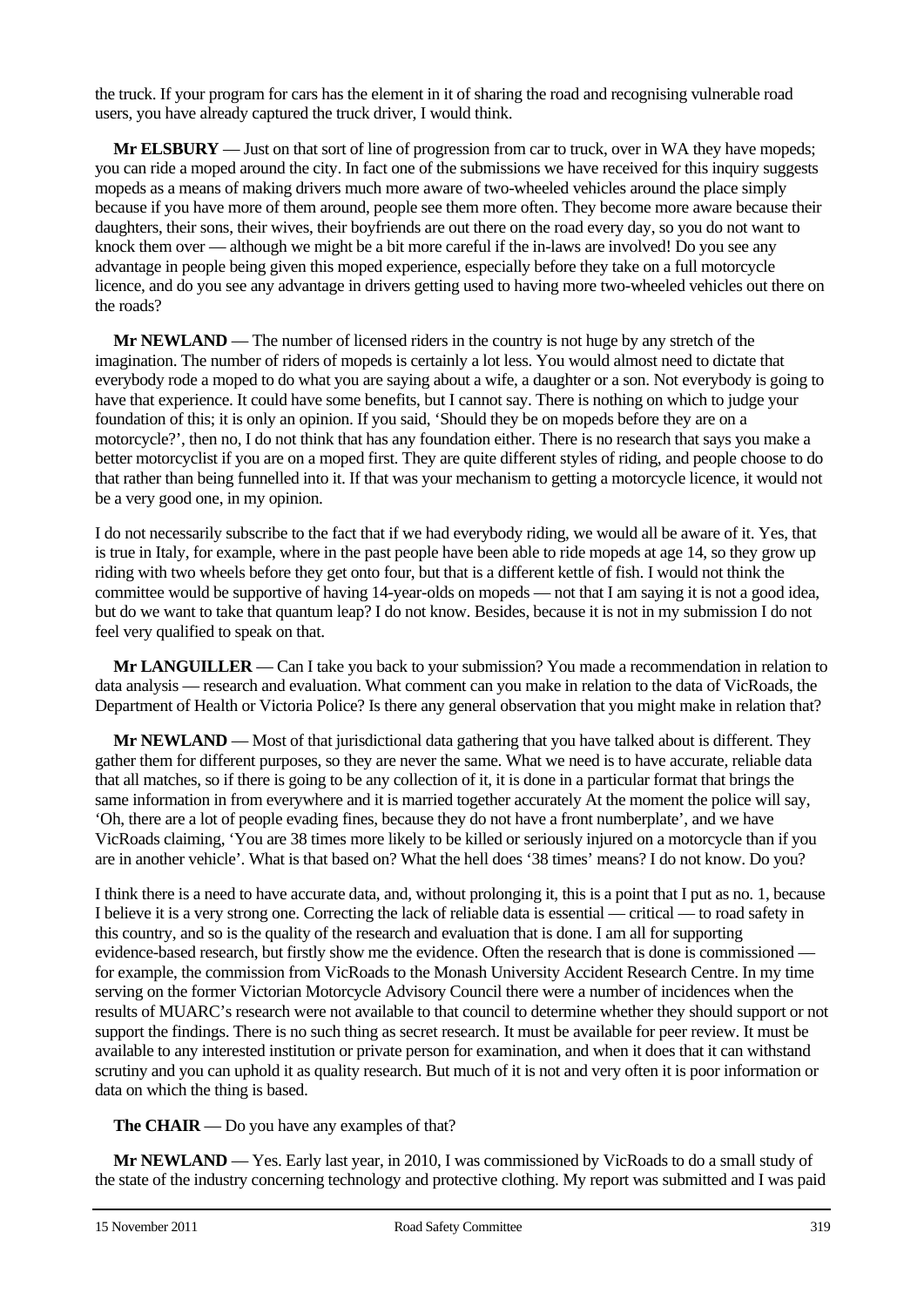for the research. VicRoads said, 'Thanks very much, we hope to publish it sometime'. A year later it still has not seen the light of day. At the same time, because I was a little bit critical of the ABS research that was around at the time, VicRoads also commissioned MUARC to do research and produce a report for them on ABS and perhaps other technologies. I never saw the report. I was told they would share it with me at the end after I had submitted my document to them, but that has not been forthcoming.

**Mr TILLEY** — You mentioned you were on VMAC. Have you been successful in being made a committee member of the new Motorcycle Advisory Group?

**Mr NEWLAND** — No. I had been on VMAC since its inception under Geoff Craige and served on it until I retired from my job with the industry. I served from 1998 until 2008, so it was 11 years if you include 2008. No, I have not been invited back to the new committee. I was requested to submit a CV, which I did, but they may have thought because of my current health situation it might be best to put me out to pasture.

**Mr TILLEY** — As an external observer is there anything that you picked up in that time in relation to the newly formed group?

**Mr NEWLAND** — No. Some of my friends are on the new group, but we do not discuss it because under the charter of that particular group everything must be confidential. So I do not ask them.

**Mr TILLEY** — We have got parliamentary privilege in here.

**Mr NEWLAND** — I was hopeful that I might have given some experience to the new group but it was not to be. I am comfortable with where I am.

**Mr LANGUILLER** — Can I just ask by way of a supplementary question if I may? In the past you were able to report to the minister directly?

**Mr NEWLAND** — Yes.

**Mr LANGUILLER** — As I understand it, the new group may not be able to do that. They will have to go through the filter of VicRoads. How do you feel about that?

**Mr NEWLAND** — They are your words not mine. I like it.

**Mr LANGUILLER** — Yes, they are my words; absolutely.

**Mr ELSBURY** — That is a fairly leading question, Telmo.

**Mr NEWLAND** — I like it by the way, and I think it says that the new group is a toothless tiger.

**Mr LANGUILLER** — I have said it in the past, and I will repeat it so that I am clear in my position, that I think the minister will realise he is doing himself a disservice. That is a personal opinion, not the committee's opinion.

**Mr ELSBURY** — This is a fairly leading question as well.

**Mr NEWLAND** — Okay. Lead away.

**Mr ELSBURY** — This is going to open the scope quite a fair bit for you. Are you able to give us information as to what outcomes you would like to see from this inquiry?

**Mr NEWLAND** — I would like to see a tightening up of what is claimed to be evidence from research and that all of the research and so-claimed evidence is available to anyone for review; an improvement in data collection; and an urgent review of the rider training program, specifically outside of the learner course, to ensure that it includes an on-road training and assessment component. I would not advocate taking learners out on the road — that would be horrendous — but in the second level, leading up to the granting of the P-licence, there ought to be, and there must be in my opinion, a training and assessment program.

Finally, at this stage I would like there to be no mandating of technology, a la ABS for motorcycles, and no mandating of protective equipment as is stated clearly in the Liz de Rome report, which is yet to be qualified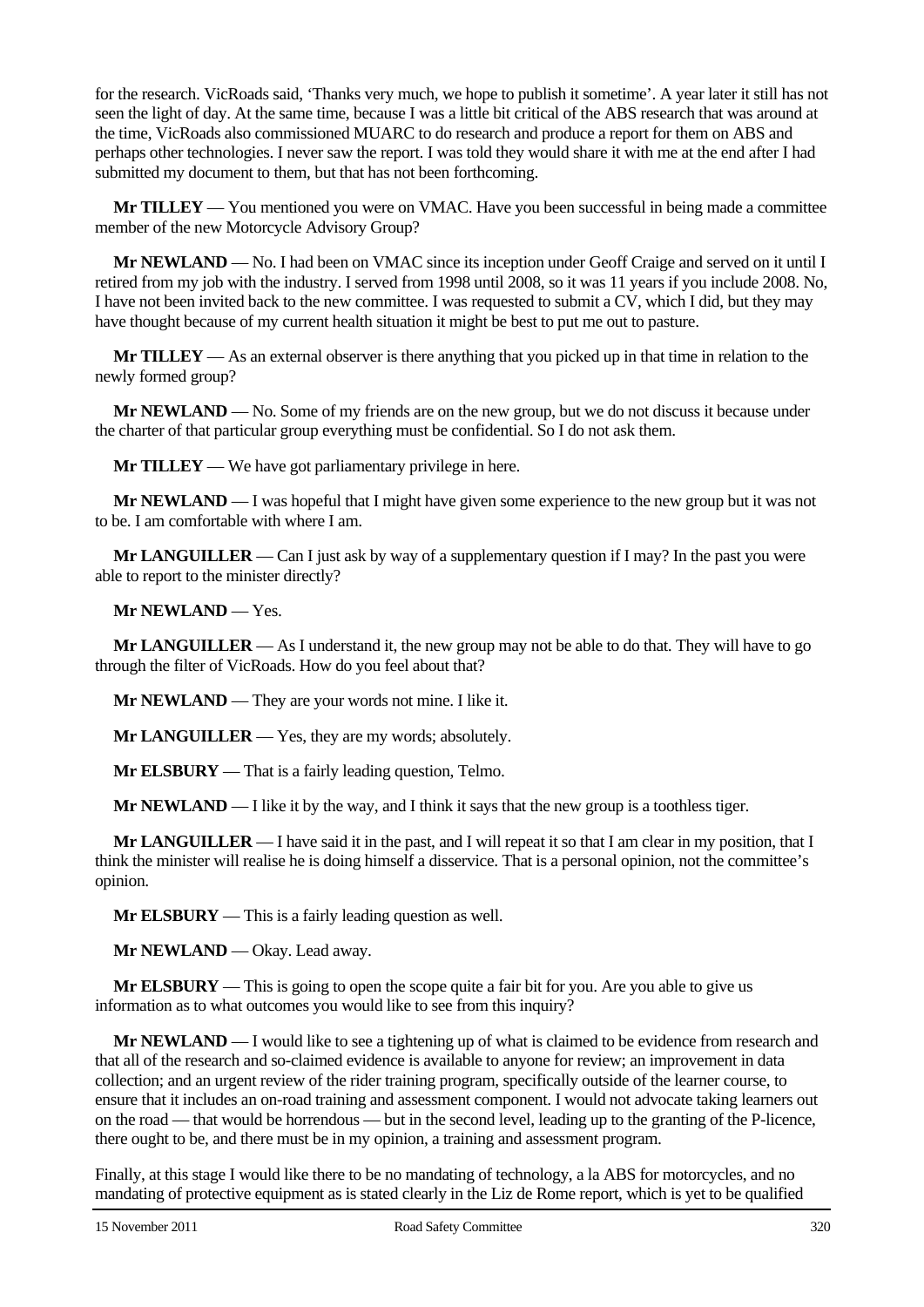regarding its serviceability in the real world. I believe at this stage that the industry is doing its part regarding ABS and you will see that once ABS becomes mandatory in Europe in 2017 and comes to UNECE, it will naturally flow to Australia, and we will be on the same page. I do not see any use in having that particular mandating in Victoria. If you are going to do it, it would have to be across Australia. You cannot have it mandated in this state when across the bridge at Albury it is not. To then suddenly say, 'Now I don't have to have this' is ludicrous. We need a national approach to these things.

**Mr ELSBURY** — Just taking you up on your position about protective equipment not being mandated, is it partially because of the difficulty posed by the fact that we do not have an Australian standard for the quality of any of the equipment?

**Mr NEWLAND** — No. If we look at helmets, we have a standard for helmets in this country. We do not even manufacture helmets in this country, but we have a standard, and anyone who wants to import helmets has to submit a batch to comply with that standard and it has to be tested. There are standards in the world that are upheld as highly acclaimed standards. These include the FMVSS in the USA, the British standard on which ours was originally based, the Euro standard, which is called a regulation. It is a standard accepted in 22 countries and in England, and yet those standards and the Japanese one cannot come into this country until they pass our standard. What are we talking about here? I do not think it is the business of having an Australian standard. I think it is perhaps a little bit eager to mandate clothing before we know its true value. We could say it had potential and, if that is the case, let us pursue this star rating and give advice to the consumer about the level of quality in the clothing. That would be a preferred way that I would see.

**Mr LANGUILLER** — Just recently the committee went to Perth to the road safety conference, and we heard a submission, interestingly, from the motorcycle riders in Europe.

### **Mr NEWLAND** — From FEMA?

**Mr LANGUILLER** — FEMA, yes. As I understood their submission, they oppose the compulsory nature of ABS. But one interesting argument that they put to us — and we did not have hearings, just informal discussions — was that by doing that it would discourage many riders who would rather use that investment or that amount of money, which is quite costly of course, on protective gear. So they put it in the context that in some cases, in some particular places in Europe, it would be better to encourage riders to have those resources invested in protective gear and not necessarily in ABS. They questioned the effectiveness in all circumstances, if we were to make it in absolute terms, of the use of ABS. What do you think?

**Mr NEWLAND** — That is a fairly sensible approach, but I want you to know here that I am not against ABS. I think ABS is terrific. I think there has been such great improvement in the ABS over the last decade; it is just mind blowing. But at this stage I see that it is well in hand with manufacturers overseas building these into their products getting towards 2017 when it will be mandatory for all motorcycles except the small ones. That will naturally flow on here because we do not build motorcycles here either; they are all imported. I think I have quoted in there a little table that lets you see how many of the current ones at May last year were equipped with ABS. If you looked at it now, you would find that this would have been improved again with the availability of more models coming out. We buy all this quantity of motorcycles from overseas, and so ABS comes here. I do advocate ABS as a valuable tool, a valuable technology for motorcycles and motorcyclists, but I think to mandate it would be just a little bit rough. Your comment about being able to invest that money in protective clothing is a good one. In the same way that you cannot be a truck driver without doing some lifting, I suggest you cannot be a motorcyclist without equipping yourself with the right sort of gear. So I would say that this is the thing when you enter motorcycling: you make a choice that you are going to buy this gear or you do not ride.

**Mr TILLEY** — I just want to go briefly back to training and some of the comments that you made earlier, particularly when we were talking about mopeds. You made mention that it was a different type of riding. The inquiry has been talking about off-road riding. Victoria has many thousands of kilometres of unsealed road covered by existing legislation, but it is still a road.

**Mr NEWLAND** — And 50 per cent of sales, not only in Victoria but nationally, over the last few years have been related to off-road riding for bikes.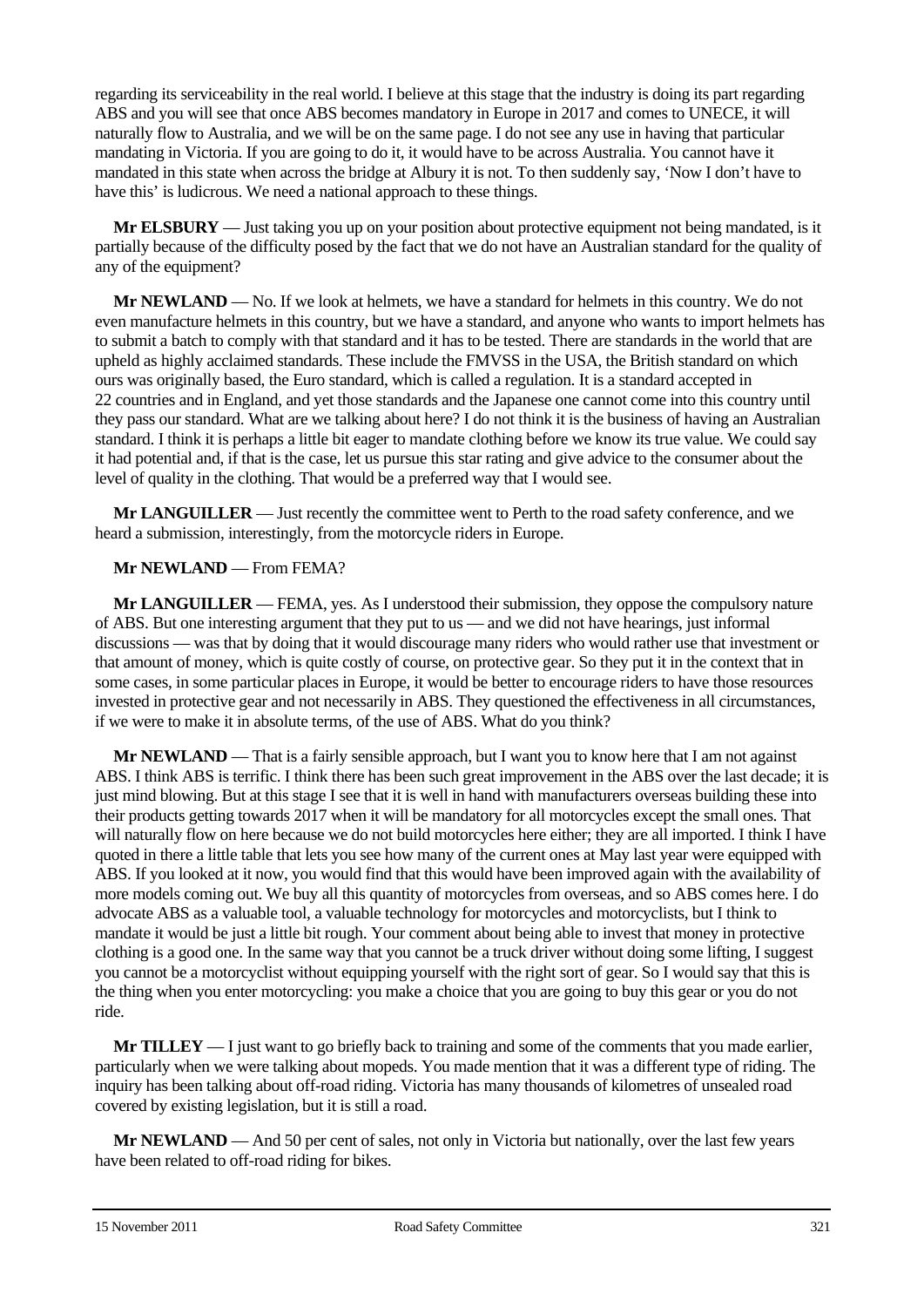**Mr TILLEY** — That is where I want to go, in particular to training, in that we all understand when we operate motorcycles that it gets down to the balance, the manoeuvring and the roadcraft, where it applies. Do you have any views that you might be able to extend to the committee at this stage in relation to the value of training in off-road riding that might be able to add to roadcraft on-road?

**Mr NEWLAND** — No. The biggest difficulty when I was chief motorcycle instructor in training people who had come to do the training program and were formerly dirt bike riders — unlicensed, maybe — was that the technique used for riding in the dirt and the loose stuff meant you have a great propensity to use the rear brake. We all know that there are two braking systems on a motorcycle: a front wheel brake operated by a lever on the handle bar and a rear wheel brake operated by the right foot.

**Mr TILLEY** — Can I disagree with that because my training and experience is substantially on off-road and on-road. I certainly did not apply the rear brake all the time when I was riding off-road; it was 70 per cent on the front end.

**Mr NEWLAND** — Okay. I am talking — —

**Mr TILLEY** — As long as you know where the front end is going, it does not really matter where the back end is.

**Mr NEWLAND** — I am talking about my experience a while back. In this state and in this country off-road riding is on dirt primarily, but nearly everywhere is a road or a road-regulated area. You know about the Australian road rules. You cannot ride legally unless you have a registered vehicle and a licence to cover that category. So let us forget about the training differences and we will agree to disagree about the — —

**Mr TILLEY** — The training is where I want to go because a major employer, Victoria Police, for example, has off-road  $-\frac{1}{2}$ 

**Mr NEWLAND** — Victoria Police, do you say?

**Mr TILLEY** — Absolutely.

**Mr NEWLAND** — They have off-road training.

**Mr TILLEY** — Having attended the course myself — —

**Mr NEWLAND** — They have off-road training; I know they do.

**Mr TILLEY** — A major employer.

**Mr NEWLAND** — But what are you saying about that?

**Mr TILLEY** — When you are operating a motorcycle in the performance of your employment, training does have off-road as well as its on-road component.

**Mr NEWLAND** — Where does a normal person have employment in an off-road situation?

**Mr TILLEY** — Certainly defence, Victoria Police — —

**Mr NEWLAND** — And those places have their own internal training programs, don't they?

**Mr TILLEY** — Some of it applies. They have some input from the private sector as well.

**Mr NEWLAND** — I am not aware that they do, but you may be right. What are we concerned about with the training of off-road? Do you want to train them in how to miss trees or do you want to train them in the dynamics — —

**Mr TILLEY** — I am talking to you about balance. We are talking about some of the comments you made about being able to conduct adequately a left and right turn, say, for example. We are talking about good practice and applying it to all conditions.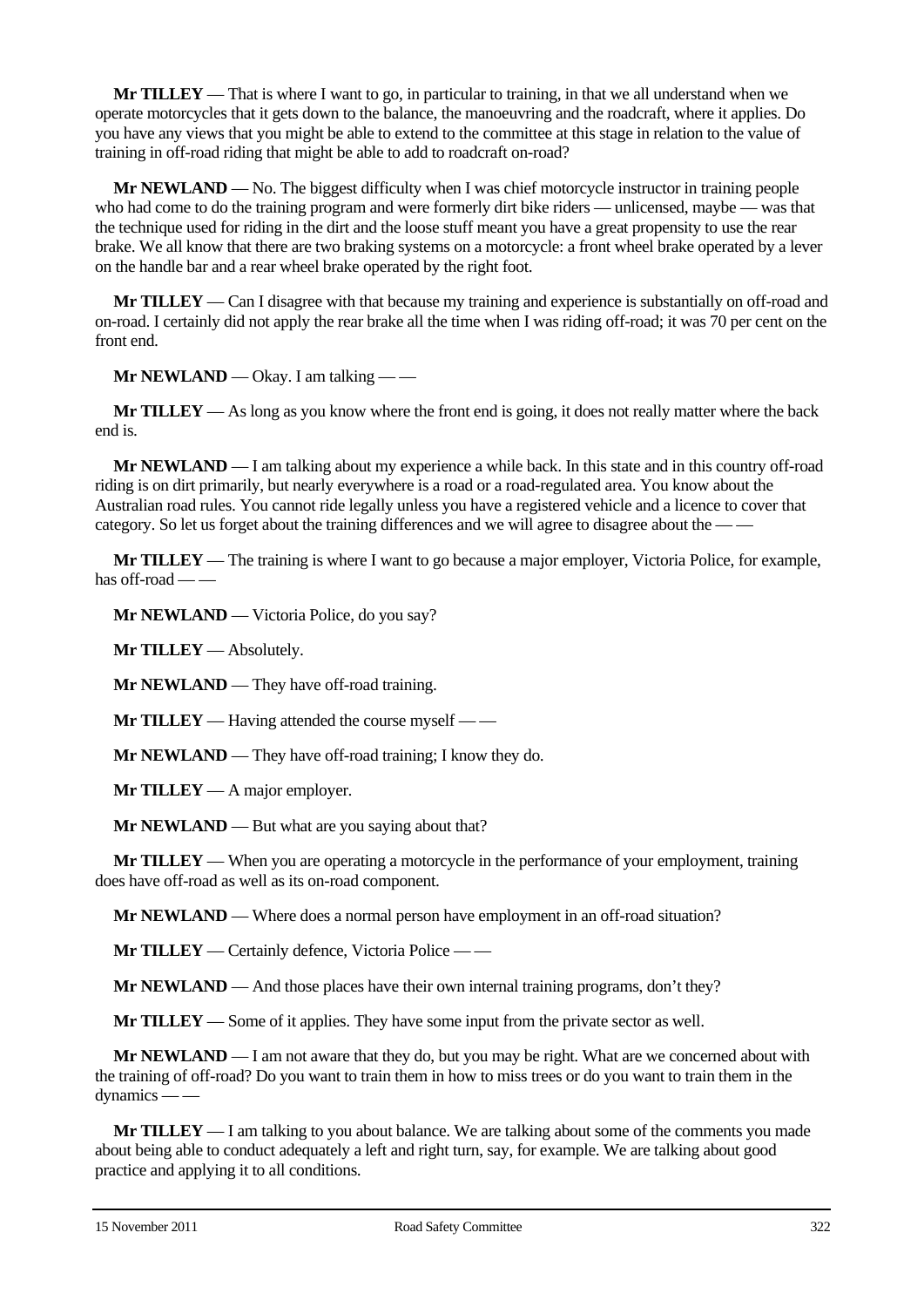**Mr NEWLAND** — Left and right turns on hard-top bitumen are entirely different to left and right turns on the dirt.

**Mr TILLEY** — Why?

**Mr NEWLAND** — Because you get slide factor.

**Mr TILLEY** — It depends upon acceleration, would it not be fair to say?

**Mr NEWLAND** — Somewhat, but you have no delineation on the dirt. There is no centre line and there is no edge line. The coefficient of friction is entirely different. I think we are talking about two different kettles of fish here, and my submission is tailored around training people for riding on the road in the dynamic traffic mix. I am sorry, but I do not want to get drawn on the off-road debate.

**Mr TILLEY** — Why is that? It is still a road under legislation?

**Mr NEWLAND** — Because from what I hear you have a view, and no matter what I say, your view is set.

**Mr TILLEY** — No, I disagree. We are canvassing other existing — —

**Mr NEWLAND** — If you want my opinion — —

**Mr TILLEY** — Please. That is why I am asking.

**Mr NEWLAND** — If you want my opinion, I do not see any value in the off-road training for riders in this state or in any part of the country.

**Mr TILLEY** — Thank you; that is all I am chasing.

**The CHAIR** — I might thank both of you for your commentary there. People moved to the edge of their seats as they were following the dynamics of the exchange. We are happy to take it on board, so feel free to feed some information through to my colleague in a break in a minute or two.

**Mr NEWLAND** — Could I just beg the indulgence of the committee to look at these couple of slides. It will take one to two minutes.

### **Overheads shown.**

**Mr NEWLAND** — This is from University of Nottingham. It is a left-hand bend. This is the rider coming into the scenario, not seeing the vehicle parked on the left until he reaches a certain point and he or she may be travelling, as you see there, at 40 miles per hour. At this point you have to decide what you are going to do about that vehicle. How are you going to get by it?

The next slide is a view of what happens to the novice, represented by the black dotted line here closest to the inside curve; the experienced rider is represented by the darker dots in the middle; and the IAM-trained rider is the one closest to the centre line. You notice that the two inside lines have to suddenly take a swing out and around the obstacle. The outside one, the IAM rider, hardly has to vary his position to clear that particular vehicle. Then the better trained rider comes back in very close to the left edge in preparation for the next turn to the right, because there were a series of left and right bends.

I will not bore you with the next slide because we just talked about that. This slide shows the bike coming into the right-hander. Now the speed is at 60, and here is a vehicle fairly close to the centre line that suddenly appears in view. In this particular instance we have a need for each of the three grades of riders to do something about it. You will see that the IAM rider is now positioned closer to the outside of the curve and maintains that position all the way through right around to no. 7 category in the curve and is now inside, preparing then to be at the centre line to take up the best position for the following left curve, where the others have the same situation being in too close too early and ballooning out when the hazard appears. I found this to be refreshing and I just wanted to share that with you. I really think there is something here that is showing the value of particularly trained people to perform and re-perform in any given circumstance better than the non-trained or novice rider.